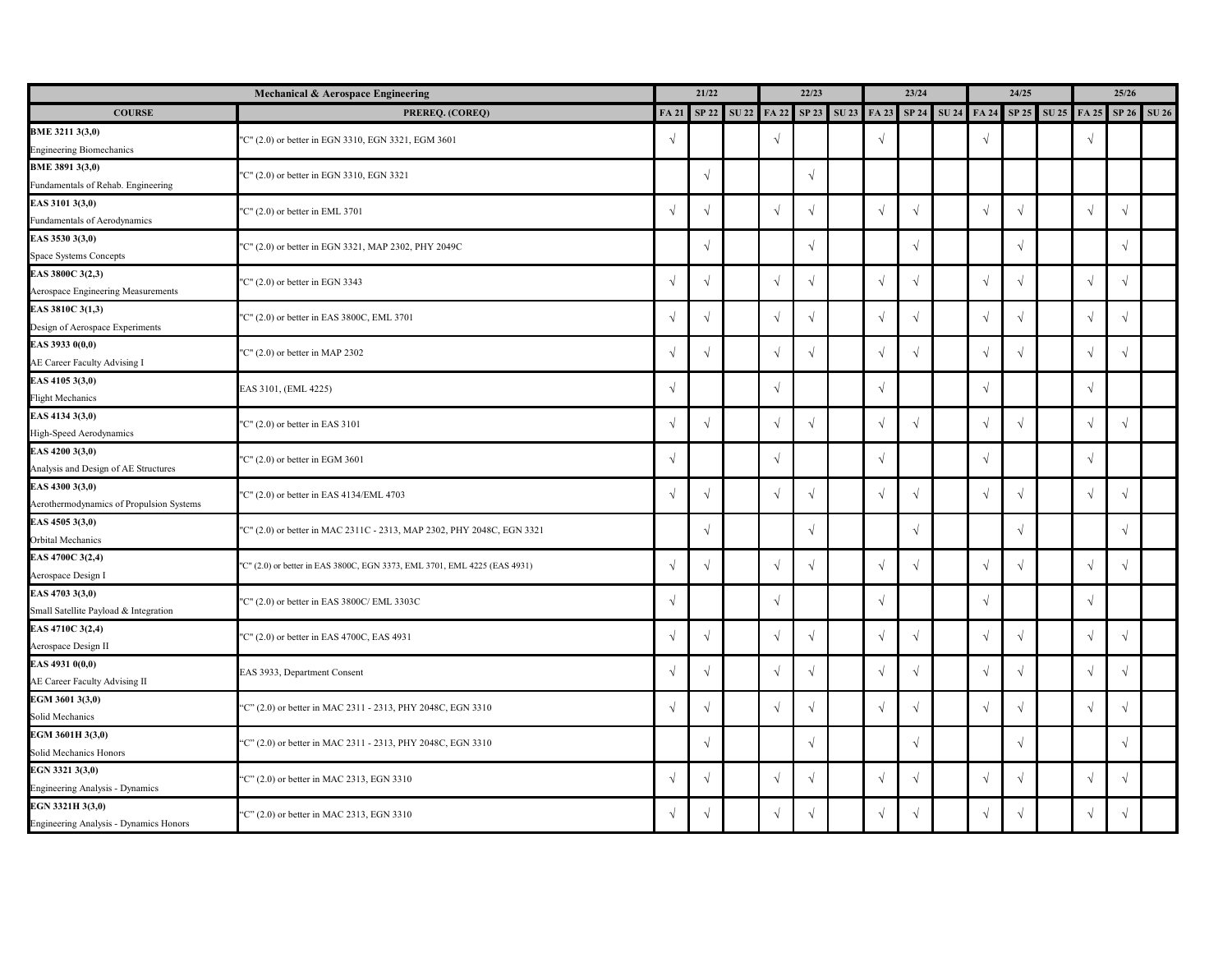| Mechanical & Aerospace Engineering                         |                                                                                                  |               | 21/22      |  | 22/23         |               |                                                 | 23/24      |            |  | 24/25      |               |                   | 25/26      |            |             |
|------------------------------------------------------------|--------------------------------------------------------------------------------------------------|---------------|------------|--|---------------|---------------|-------------------------------------------------|------------|------------|--|------------|---------------|-------------------|------------|------------|-------------|
| <b>COURSE</b>                                              | PREREQ. (COREQ)                                                                                  | <b>FA 21</b>  | SP 22      |  |               |               | SU 22 FA 22 SP 23 SU 23 FA 23 SP 24 SU 24 FA 24 |            |            |  |            |               | SP 25 SU 25 FA 25 |            |            | SP 26 SU 26 |
| EGN 3343 3(3,0)<br>Thermodynamics                          | "C" (2.0) or better in MAC 2313, EGN 3310                                                        | $\sqrt{ }$    | V          |  | $\mathcal{N}$ | $\mathcal{N}$ |                                                 | $\sqrt{ }$ |            |  | $\sqrt{ }$ | $\sqrt{ }$    |                   |            | $\sqrt{ }$ |             |
| EGN 3343H 3(3,0)<br>Thermodynamics Honors                  | "C" (2.0) or better in MAC 2313, EGN 3310                                                        |               | $\sqrt{ }$ |  |               | $\mathcal{N}$ |                                                 |            |            |  |            | $\sqrt{ }$    |                   |            | $\sqrt{ }$ |             |
| EML 3022C 3(2,3)<br>Intro to Computer Aided Engineering    | "C" $(2.0)$ or better in EGN 3310                                                                | $\mathcal{L}$ | $\sqrt{ }$ |  |               |               |                                                 | $\sqrt{ }$ |            |  | $\sqrt{ }$ |               |                   |            | $\sqrt{ }$ |             |
| EML 3034C 3(3,1)<br>Modeling Methods in MAE                | "C" (2.0) or better in MAC 2311C - 2313, MAP 2302, PHY 2048C, COP 3223C (EGN 3321, EAS/EML 3933) | $\mathcal{L}$ | $\sqrt{ }$ |  |               |               |                                                 | $\sqrt{ }$ |            |  | $\sqrt{ }$ |               |                   |            | $\sqrt{ }$ |             |
| EML 3034H 3(3,1)<br>Modeling Methods in MAE Honors         | "C" (2.0) or better in MAC 2311C - 2313, MAP 2302, PHY 2048C, COP 3223C (EGN 3321, EAS/EML 3933) | $\sqrt{ }$    |            |  | $\mathcal{N}$ |               |                                                 | $\sqrt{ }$ |            |  | $\sqrt{ }$ |               |                   |            |            |             |
| EML 3101 3(3,0)<br>Thermodynamics of Mech Systems          | "C" (2.0) or better in EGN 3343                                                                  |               | $\sqrt{ }$ |  |               |               |                                                 |            |            |  |            | $\sqrt{ }$    |                   |            | $\sqrt{ }$ |             |
| EML 3262 3(3,0)<br>Kinematics of Mechanisms                | "C" or better in MAC 2311C - 2313, MAP 2302, PHY 2048, EGN 3321                                  | $\Delta$      |            |  | $\sqrt{ }$    |               |                                                 | $\sqrt{ }$ |            |  | $\sqrt{ }$ |               |                   |            |            |             |
| EML 3303C 3(2,3)<br>Mechanical Engineering Measurements    | "C" (2.0) or better in EGN 3343                                                                  | $\Delta$      | $\sqrt{ }$ |  | $\mathcal{N}$ | $\mathcal{N}$ |                                                 | $\sqrt{ }$ |            |  | $\sqrt{ }$ | $\mathcal{N}$ |                   |            | $\sqrt{ }$ |             |
| EML 3500 3(3,0)<br>Machine Design I                        | "C" (2.0) or better in EGM 3601                                                                  | $\Delta$      |            |  | $\mathcal{N}$ | $\sim$        |                                                 | $\sqrt{ }$ |            |  | $\sqrt{ }$ |               |                   |            | $\sqrt{ }$ |             |
| EML 3701 3(3,0)<br>Fluid Mechanics I                       | "C" (2.0) in better in MAC 2311C - 2313, MAP 2302, PHY 2048C, EGN 3321, EGN 3343                 | $\sqrt{ }$    | V          |  |               |               |                                                 | $\sim$     |            |  |            |               |                   |            | $\sqrt{ }$ |             |
| EML 3701H 3(3,0)<br>Fluid Mechanics I Honors               | "C" (2.0) in better in MAC 2311C - 2313, MAP 2302, PHY 2048C, EGN 3321, EGN 3343                 | $\sqrt{ }$    |            |  |               |               |                                                 | $\sqrt{ }$ |            |  |            |               |                   |            |            |             |
| EML 3811C 3(2,2)<br>Mechatronics                           | "C" (2.0) or better in EGN 3373 or EEL 3004                                                      |               | $\sqrt{ }$ |  |               |               |                                                 |            |            |  |            |               |                   |            |            |             |
| EML 3933 0(0,0)<br>ME Career Faculty Advising I            | "C" $(2.0)$ or better in MAP 2302                                                                | $\mathcal{L}$ |            |  | $\sqrt{ }$    |               |                                                 | $\sqrt{ }$ |            |  | $\sqrt{ }$ | $\sqrt{ }$    |                   |            | $\sqrt{ }$ |             |
| EML 4024C 3(2,2)<br><b>Engineering Design Practice</b>     | "C" (2.0) or better in EML 3022C                                                                 | $\sqrt{ }$    | $\sqrt{ }$ |  | $\sqrt{ }$    |               |                                                 | $\sqrt{ }$ |            |  | $\sqrt{ }$ | $\sqrt{ }$    |                   |            | $\sqrt{ }$ |             |
| EML 4142 3(3,0)<br>Heat Transfer I                         | "C" (2.0) or better in EML 3701, EML 3034C                                                       | $\sqrt{ }$    | $\sqrt{ }$ |  | $\sqrt{ }$    | $\sqrt{ }$    |                                                 | $\sqrt{ }$ | $\sqrt{ }$ |  | $\sqrt{ }$ | $\sqrt{ }$    |                   | $\sqrt{ }$ | $\sqrt{ }$ |             |
| EML 4142 3(3,0)<br>Heat Transfer I Honors                  | "C" (2.0) or better in EML 3701, EML 3034C                                                       |               | $\sqrt{ }$ |  |               | $\sqrt{ }$    |                                                 |            | $\sqrt{ }$ |  |            | $\sqrt{ }$    |                   |            | $\sqrt{ }$ |             |
| EML 4143 3(3,0)<br>Heat Transfer II                        | "C" $(2.0)$ or better in EML 4142                                                                | $\sqrt{ }$    |            |  | $\sqrt{ }$    |               |                                                 | $\sqrt{ }$ |            |  | $\sqrt{ }$ |               |                   | $\sqrt{ }$ |            |             |
| EML 4225 3(3,0)<br>Introduction to Vibrations and Controls | "C" (2.0) or better in EGN 3321, EGM 3601, EML 3034C, EGN 3373                                   | $\sqrt{ }$    | $\sqrt{ }$ |  | $\sqrt{ }$    | $\sqrt{ }$    |                                                 | $\sqrt{ }$ |            |  | $\sqrt{ }$ | $\sqrt{ }$    |                   | $\sqrt{ }$ | $\sqrt{ }$ |             |
| EML 4260 3(3,0)<br>Dynamics of Machinery                   | "C" (2.0) or better in EGN 3321, EML 4225                                                        |               | $\sqrt{ }$ |  |               |               |                                                 |            |            |  |            |               |                   |            |            |             |
| EML 4264 3(3,0)<br>Vehicles Dynamics                       | "C" (2.0) or better in EGN 3321, EML 4225                                                        | $\sqrt{ }$    |            |  |               |               |                                                 |            |            |  |            |               |                   |            |            |             |